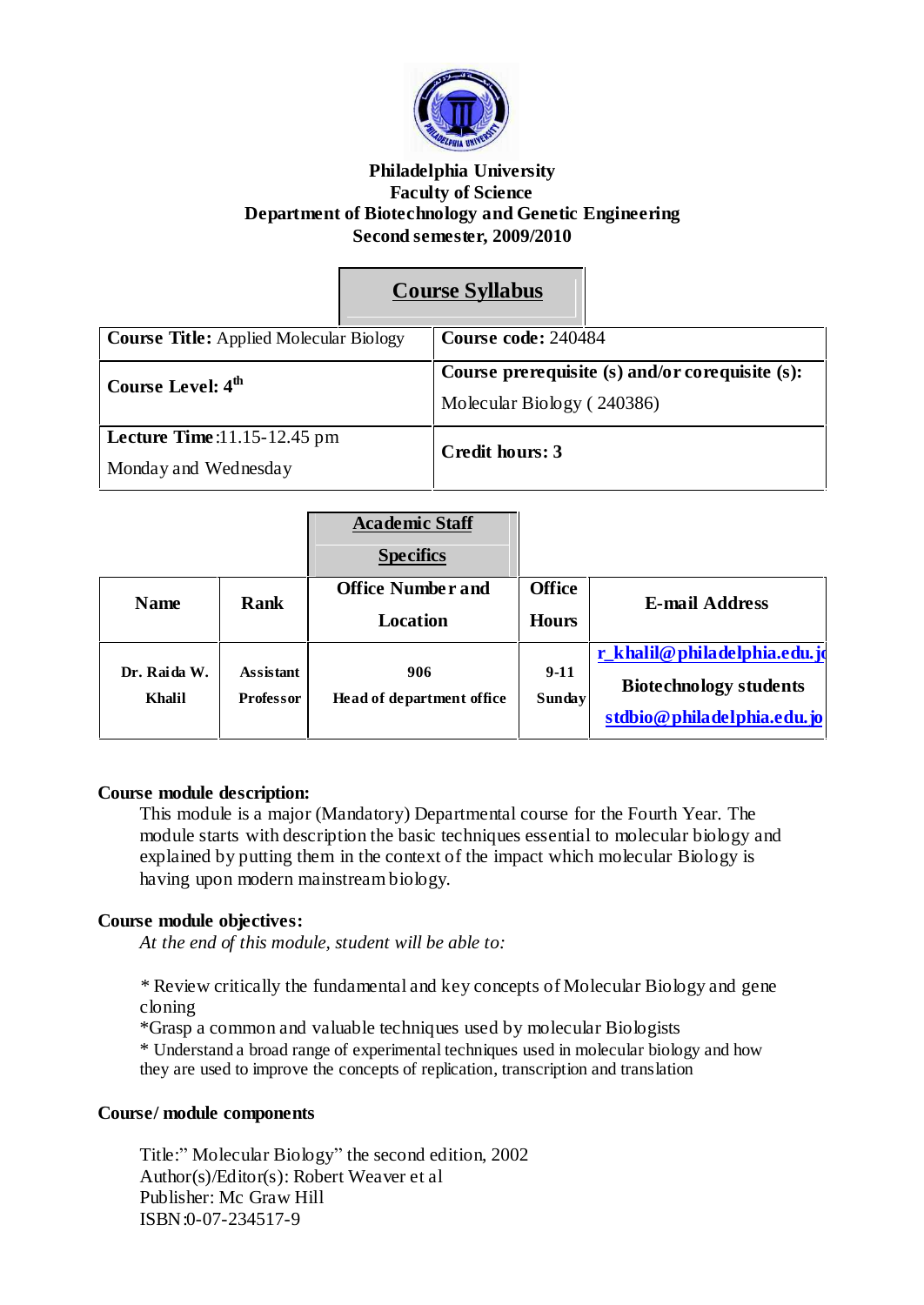Title: Molecular Biology in Cellular pathology Author: John Crocker et al Publisher: Wiley ISBN: 0-470-84475-2

#### **Teaching methods:**

*The 45 hours in total will be mainly lectures w given as power point presentations, educational movies and white board. Student questions and student Discussion groups are encouraged.*

## **Learning outcomes:**

## **Cognitive skills (thinking and analysis).**

The lecturer will present the material in the text book in an interactive way that stimulates the thinking side of students. Conducting the learning objectives for each module components in clear manner to insure the material is digested by the students.

## **Communication skills (personal and academic).**

-Module language: English

-For every lecture the last five minutes will be open for discussion. For further discussion, the students are welcome at the lecturer's office hour as appeared in first page.

-the students have the option to submit their module activities either by email or by hand

-the students are welcome to share open discussions through the net

## **Practical and subject specific skills (Transferable Skills).**

-Practical related session will be taken in the Applied Molecular Biology Practical/240485.

#### **Assessment instruments**

- Short reports and/ or presentations, and/ or Short research projects
- Ouizzes.
- Home works
- Final examination: 50 marks

| <b>Allocation of Marks</b>                        |             |             |  |
|---------------------------------------------------|-------------|-------------|--|
| <b>Assessment Instruments</b>                     | <b>Mark</b> | <b>Date</b> |  |
| First examination                                 | 15          |             |  |
| Second examination                                | 15          |             |  |
| Final examination: 50 marks                       | 50          |             |  |
| Reports, Quizzes, Home works and<br>presentations | 20          |             |  |
| Total                                             | 100         |             |  |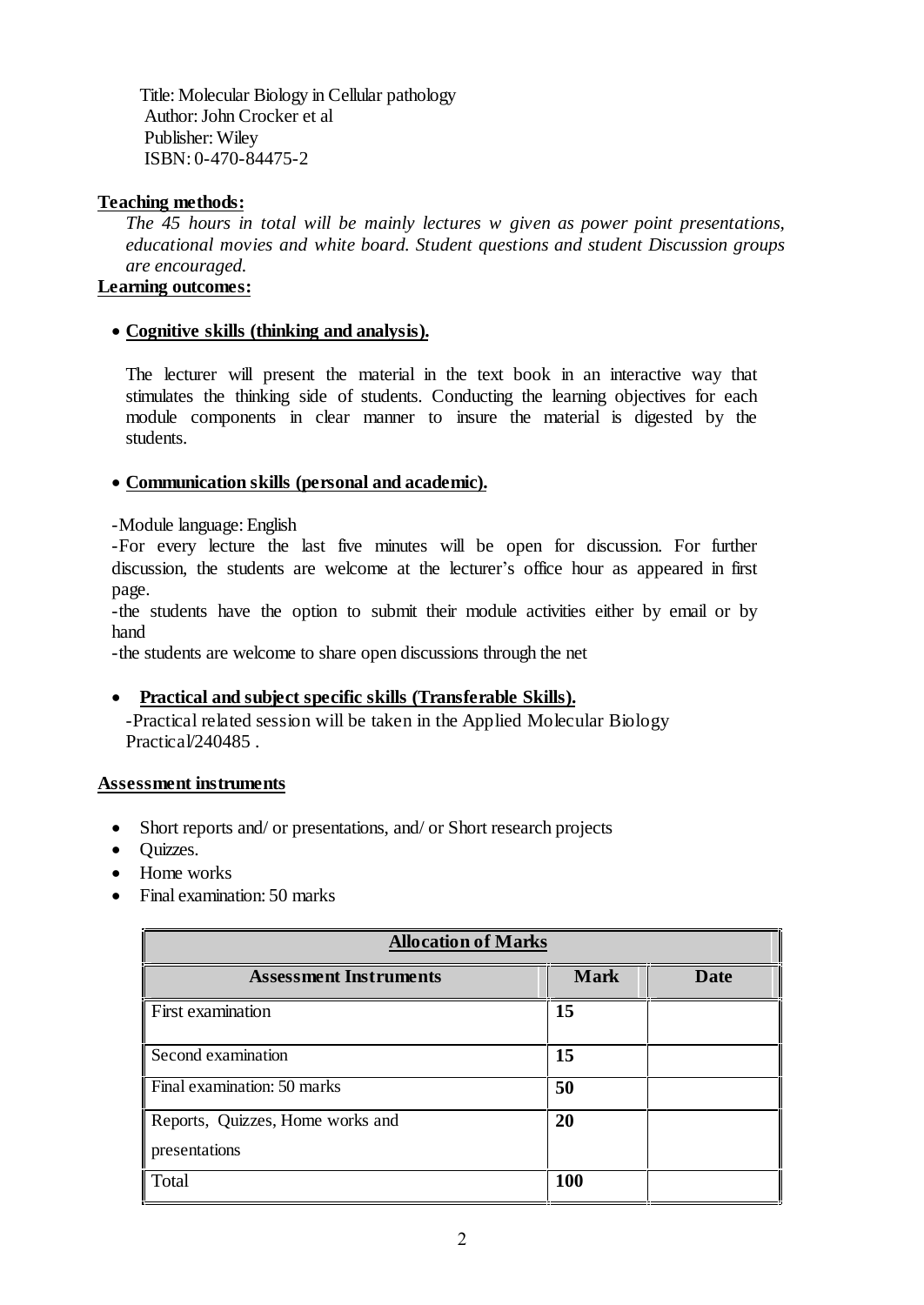## **Course/module academic calendar**

|                                 | Basic and support material to be                                                                    |
|---------------------------------|-----------------------------------------------------------------------------------------------------|
| week                            | covered                                                                                             |
| (1)                             | Review: Flow of Genetic information---<br>Central dogma, Recognition of DNA as<br>genetic material. |
|                                 | Review: DNA replication                                                                             |
| (2)                             | Molecular cloning, methods and tools for<br>studying genes and gene activity                        |
|                                 | *Introduction to gene manipulation: DNA<br>cloning, restriction enzymes and maps                    |
| (3)                             | Molecular cloning, methods and tools for<br>studying genes and gene activity                        |
|                                 | *PCR, Real time PCR, DNA sequencing.<br>Directed mutagenesis                                        |
| (4)                             | Overview: Transcription<br>&posttranscriptional modification in<br>prokaryotic cells                |
|                                 | *Nothern Blot                                                                                       |
| (5)                             | Overview: Transcription<br>&posttranscriptional modification in<br>prokaryotic cells                |
|                                 | Mapping transcripts:-Primer extension<br>-S1 mapping                                                |
| (6)<br><b>First examination</b> | Overview: Transcription&<br>posttranscriptional modification in<br>eukaryotic cells                 |
|                                 | *Quantifying transcripts                                                                            |
|                                 | *Nuclear run off<br><b>First Exam</b>                                                               |
| (7)                             | Overview: Transcription&<br>posttranscriptional modification in<br>eukaryotic cells                 |
|                                 | *Measuring transcription in vivo                                                                    |
|                                 | *Nuclear run on                                                                                     |
| (8)                             | -Overview: Translation                                                                              |
|                                 | *Western blot                                                                                       |
| (9)                             | Overview: Translation                                                                               |
|                                 | *Two-dimensional gel electrophoresis-<br>Proteomics                                                 |
|                                 | *Expression vectors                                                                                 |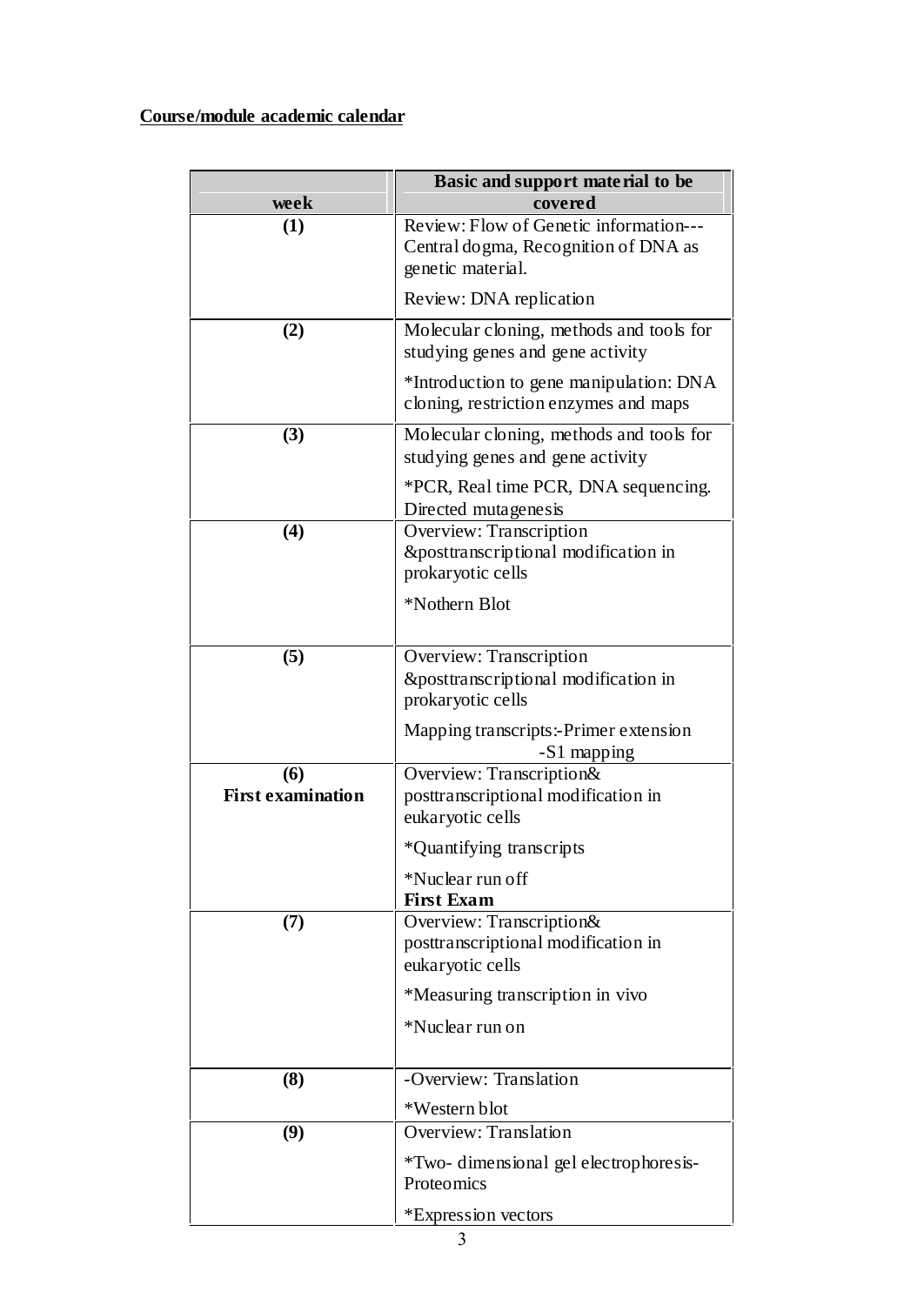| (10)                        | Overview: Control of gene expression in<br>prokaryotic cells |
|-----------------------------|--------------------------------------------------------------|
|                             | *Assaying DNA-protein interaction<br><b>Second Exam</b>      |
| (11)                        | Overview: Control of gene expression in                      |
| <b>Second examination</b>   | prokaryotic cells                                            |
|                             |                                                              |
|                             | *Foot -Printing                                              |
| (12)                        | Control of gene expression in eukaryotic                     |
|                             | cells                                                        |
|                             |                                                              |
|                             | *5' deletion and 3' deletion study                           |
| (13)                        | Control of gene expression in eukaryotic                     |
|                             | cells                                                        |
|                             | *Linker scanning analysis                                    |
|                             | *Reporter genes: luciferase, GUS, GFP                        |
|                             | <b>CAT</b>                                                   |
| (14)                        | Control of gene expression in eukaryotic                     |
|                             | cells                                                        |
|                             |                                                              |
|                             | *Reporter genes: luciferase, GUS, GFP                        |
|                             | <b>CAT</b>                                                   |
|                             | *DNA microaaray.                                             |
| (15)                        | Signal transduction: one and two hybrid                      |
| <b>Specimen examination</b> | systems                                                      |
| (Optional)                  |                                                              |
| (16)                        | Signal transduction: one and two hybrid                      |
| <b>Final Examination</b>    | systems                                                      |
|                             |                                                              |

#### **Expected workload:**

**On average students need to spend 2 hours of study and preparation for each 50-minute lecture/tutorial.**

#### **Attendance policy:**

**Absence from lectures and/or tutorials shall not exceed 15%. Students who exceed the 15% limit without a medical or emergency excuse acceptable to and approved by the Dean of the relevant college/faculty shall not be allowed to take the final examination and shall receive a mark of zero for the course. If the excuse is approved by the Dean, the student shall be considered to have withdrawn from the course.**

#### **Module references Book**

-Title: "Molecular Cell Biology" Fourth edition, 2000. Author(s)/Editor(s): Harvey Lodish et al. Publisher: W.H. Freeman and company ISBN**:**0-7167-3136-3

2-Title: '"Molecular Biology-Understanding the Genetic revolution.",2005 Author(s)/Editor(s):David P. Clark